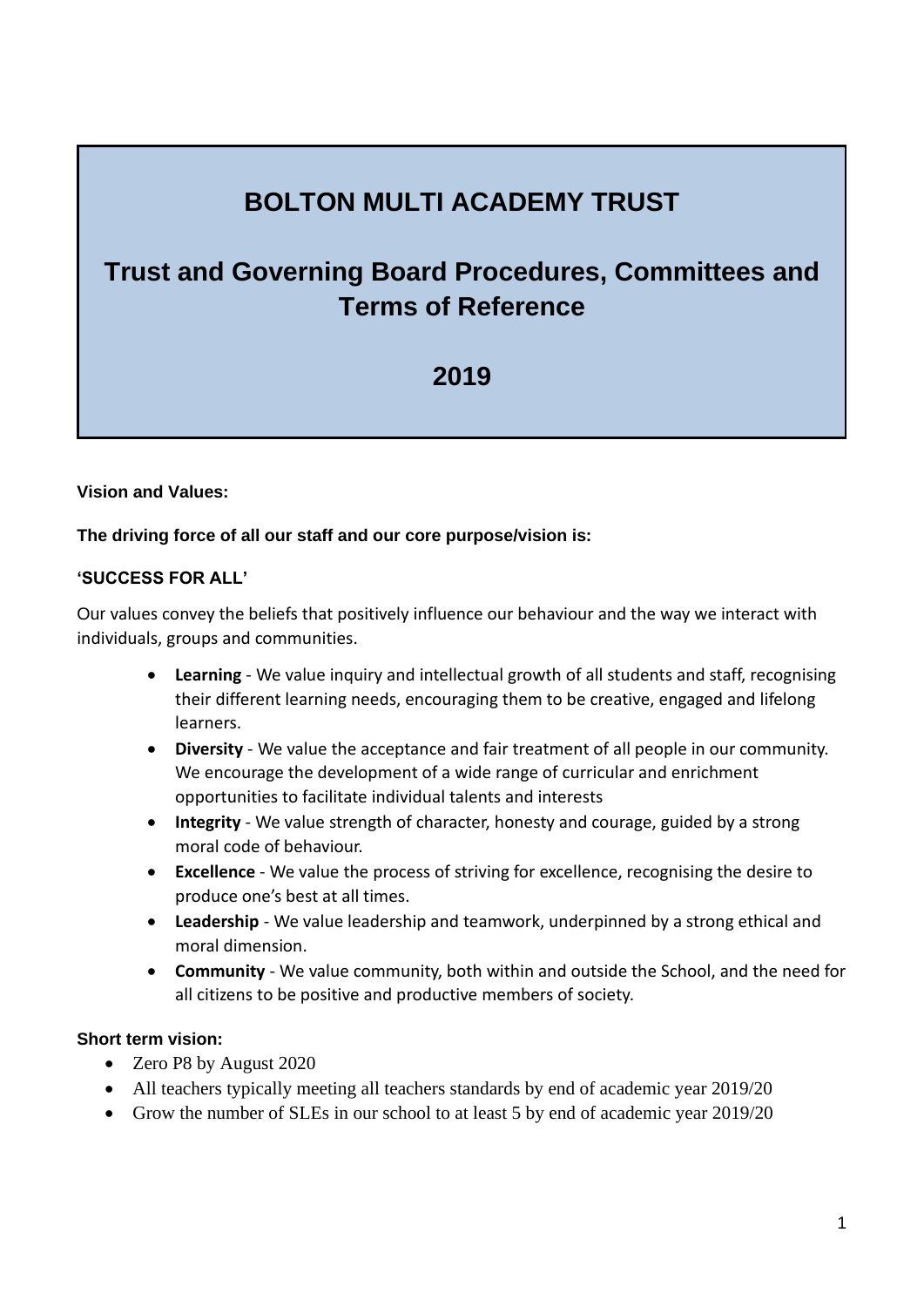### **Long term vision:**

• Outstanding in all areas, pupils making progress significantly above the average and the school being recognised as one of the best in the country.

### **Leadership with Vision**:

Governance and Leadership at Bolton Multi Academy Trust(hereafter know as BMAT) is distributed through the following bodies:

### **Board of Trustees:**

BMAT is governed by non-executive directors under a Memorandum of Assosciation and Articles of Association. This Board is responsible for ensuring high standards of coroprate governance are maintained. The Board exercises its powers and functions with a view to fulfilling a largely strategic leadership role in the running of the Academy.

The Board is also governed by the terms of any Funding Agreements that are in place and the Academies Financial Handbook (AFH)

### **Board of Trustees Sub Committees**:

The regular workload of the Board of Trustees is managed by the Board itself. There is a Risk and Audit sub-committee, a Standards committee, a Resources and Finance committe and a Pay Committee. The Board retains the right to create committees to deal with specific issues as they arise. Specific matters may be delegated to these committees in order for a smaller group of trustees to consider and where appropriate agree matters on behalf of the Trust. The Full Trust Board meets four times a year including the AGM. Each meeting concentrates on monitoring and reviewing the Standards and Financial health of the Acacdemy (academies) from the reports from the Standards and Resources and Finance committees. These committees feed directly to the Full Trust meetings three times a year.

- Risk and Audit Committee
- **Standards**
- Resources and Finance
- Pay Committee

#### **Local Governing Board:**

As BMAT grows the Local Governing Boards will be established for each school and new Terms of Reference will be drawn up in consultation with each school who wishes to join BMAT.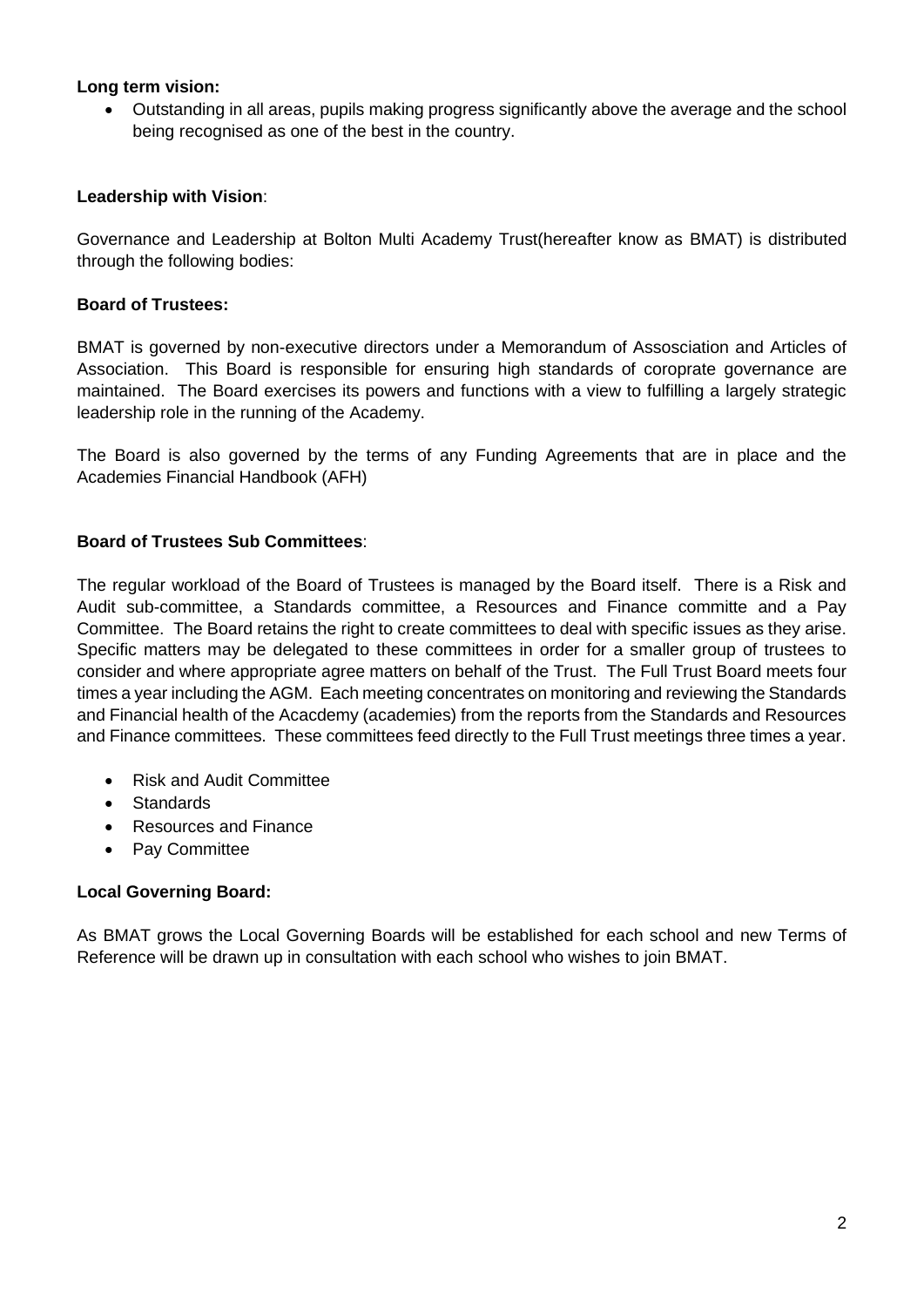# **Board of Trustees Sub Committees:**

**Contract Contract Contract Contract** 

| <b>Risk and Audit</b><br>Committee            | • Advise the Trust on the annual and long term<br>audit programme<br>• Review effectiveness of internal control and risk<br>management systems<br>. To review Code of Practice, fraud and<br>whistleblowing<br>. To review internal and external audit reports |  |
|-----------------------------------------------|----------------------------------------------------------------------------------------------------------------------------------------------------------------------------------------------------------------------------------------------------------------|--|
| <b>Pay Committee</b>                          | • Review pay structure<br>• Review restructuring plans<br>• Review appraisals' recommendations<br>• Approve pay                                                                                                                                                |  |
| <b>Standards</b>                              | • Curriculum Provision<br>• Teaching and Learning<br>• Achievement and Standards<br>• Inclusion<br>• Personal Development, Behaviour and Welfare<br>• Attendance                                                                                               |  |
| <b>Resources and</b><br><b>Finance Agenda</b> | • Personnel Matters<br>• Financial Matters<br>• Premises and Building Matters                                                                                                                                                                                  |  |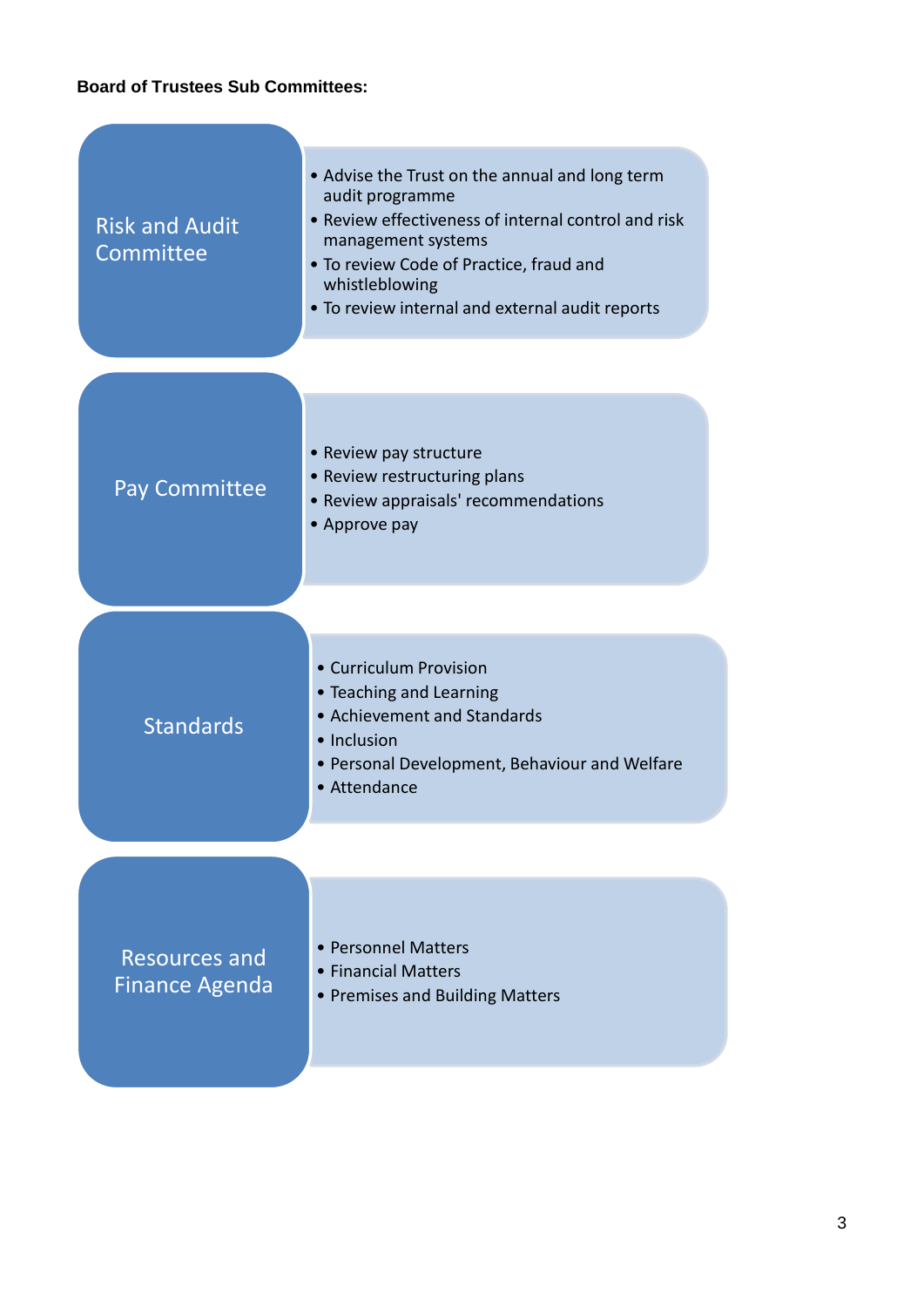# **Statutory Committees**

Statutory committees only meet when required relating to matters such as staff discipline and appeals, pupil discipline and complaints.



## **Conduct of Trustees / Governors**

This Code of Practice has been developed to support Trustee's and Governor's in their role within the BMAT and to assist in its continual development and ensure good governance of the organisation. This code of conduct has been derived from national good practice for the charity sector.

#### **The Key Principles of good governance:**

#### **Trust Board Leadership**

- **The role of the Board**: Trustees have and must accept ultimate responsibility for directing the affairs of the organisation, ensuring it is solvent, well-run and delivering the outcomes for which it has been set up
- **Strategic role of the Board**: Trustees should focus on the strategic direction of their organisation and avoid becoming involved in day to day operational decisions and matters
- **Compliance**: The Board must ensure that the organisation complies with its own governing document, relevant laws and the requirements of any regulatory bodies
- **Internal controls**: The Board should maintain and regularly review the organisations system of internal controls, performance reporting, policies and procedures.
- **Managing risk**: The Board must act prudently to protect the assets and property of the organisation and ensure that they are used to deliver the organisations objectives. The Board must meet regularly to review the risks and take action to mitigate risks identified.
- **Equality and diversity**: The board should ensure it upholds and applies the principles of equality and diversity and that the organisation is fair and open to all sections of the community in all of its activities
- **Trustee duties and responsibilities**: Trustees should understand their duties and responsibilities and should have a statement defining them
- **The effective Board**: The Board should organise its work to ensure that it makes the most effective use of the time, skills and knowledge of Trustees
- **Information and advice**: Trustees should ensure that they receive the advice and information they need in order to make good decisions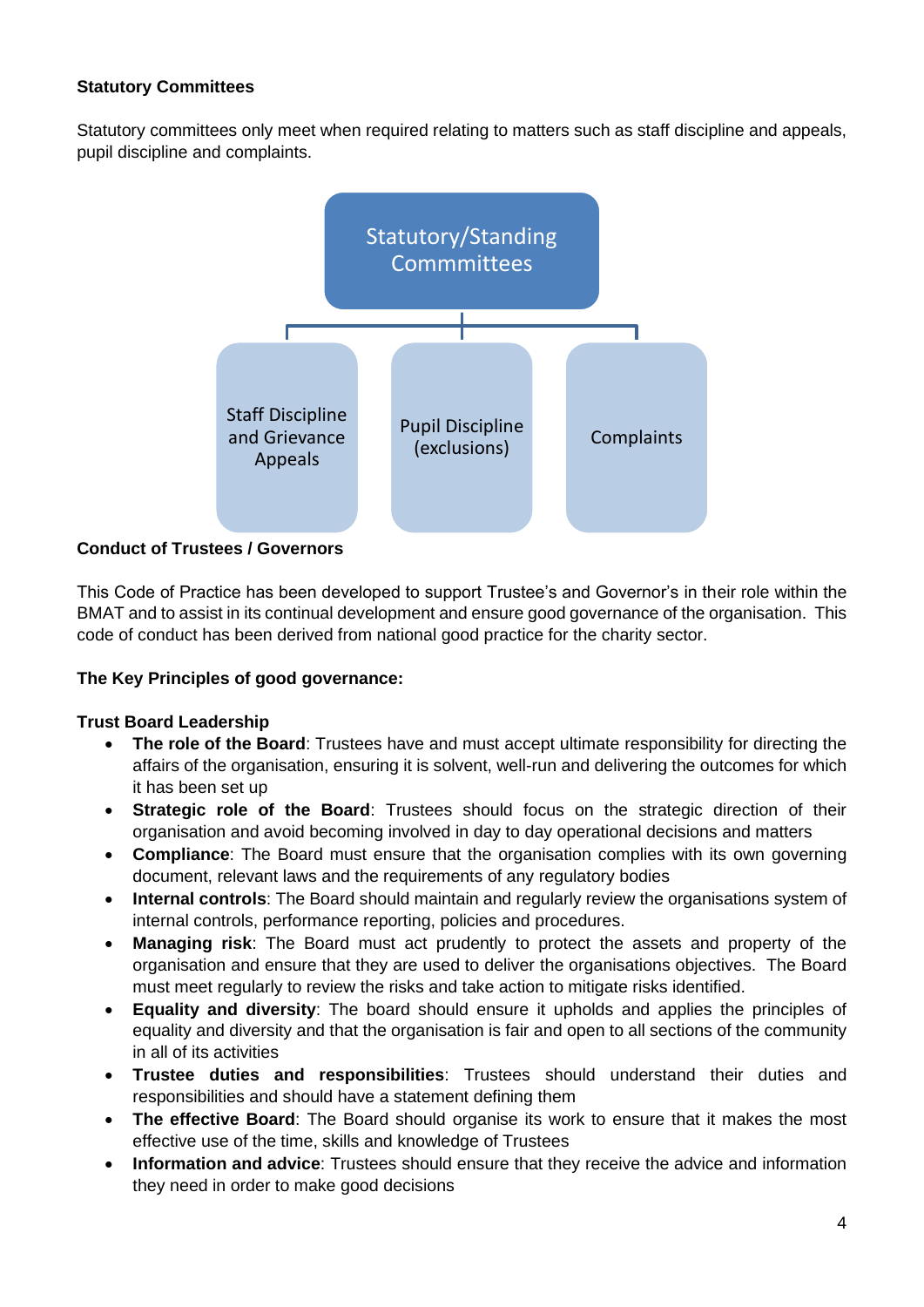- **Skills and experience**: The Trustees should have a diverse range of skills, experience and knowledge needed to run the organisation effectively
- **Development and Support**: Trustees should ensure that they receive the necessary induction, training and ongoing support needed to discharge their duties
- **Confidentiality**: Trustees should ensure that they communicate with 'other parties' in agreement with the stance of the Trust Board and agree to maintain confidentiality where appropriate or otherwise stated.

## **Trust Board review and renewal**

- **Performance Appraisal**: The Board should annually review and assess its own performance, that of individual Trustees and of sub-committees and other bodies
- **Renewal and recruitment**: The Board should have a strategy for its own renewal. Recruitment of new Trustees should be open and focussed on creating a diverse and effective Board.
- **Review**: The Board should periodically carry out strategic reviews of all aspects of the organisations work and use the results to inform positive change and innovation.

# **Trustees and Governors integrity**

- **No personal benefit**: Trustees and governors must not benefit from their position beyond what is allowed by the law and is in the interests of the organisation
- **Conflicts of interest**: Trustees and governors should identify and promptly declare any actual or potential conflict of interest affecting them
- **Probity:** There should be clear guidelines for receipt of gifts or hospitality by trustees and governors

# **The Open Board (The Trust)**

- **Communication and consultation**: The Trust Board should identify those with a legitimate interest in its work (stakeholders) and ensure that there is a strategy for regular and effective communication with them about the organisations achievements and work
- **Openness and accountability**: The Trust Board should be open and accountable to stakeholders about its work and the governance of the organisation
- **Stakeholder involvement**: The Trust Board should encourage and enable the engagement of key stakeholders in the organisations

## **Seven Principles of Public Life**

The Trust Board and its members will, at all times, uphold the Seven Principles of Public Life, known as the Nolan Principles. They are:

- **Selflessness** –holders of public office should act solely in terms of the public interest. They should not do so in order to gain financial or other benefits for themselves, their family and their friends
- **Integrity** Holders of public office should not place themselves under any financial or other obligation to outside individuals or organisations that might seek to influence them in the performance of their official duties
- **Objectivity** In carrying out public business, including making public appointments, awarding contracts, or recommending individuals for rewards and benefits, holders of public office should make choices based on merit
- **Accountability** Holders of public office are accountable for their decisions and actions to the public and must submit themselves to whatever scrutiny is appropriate to their office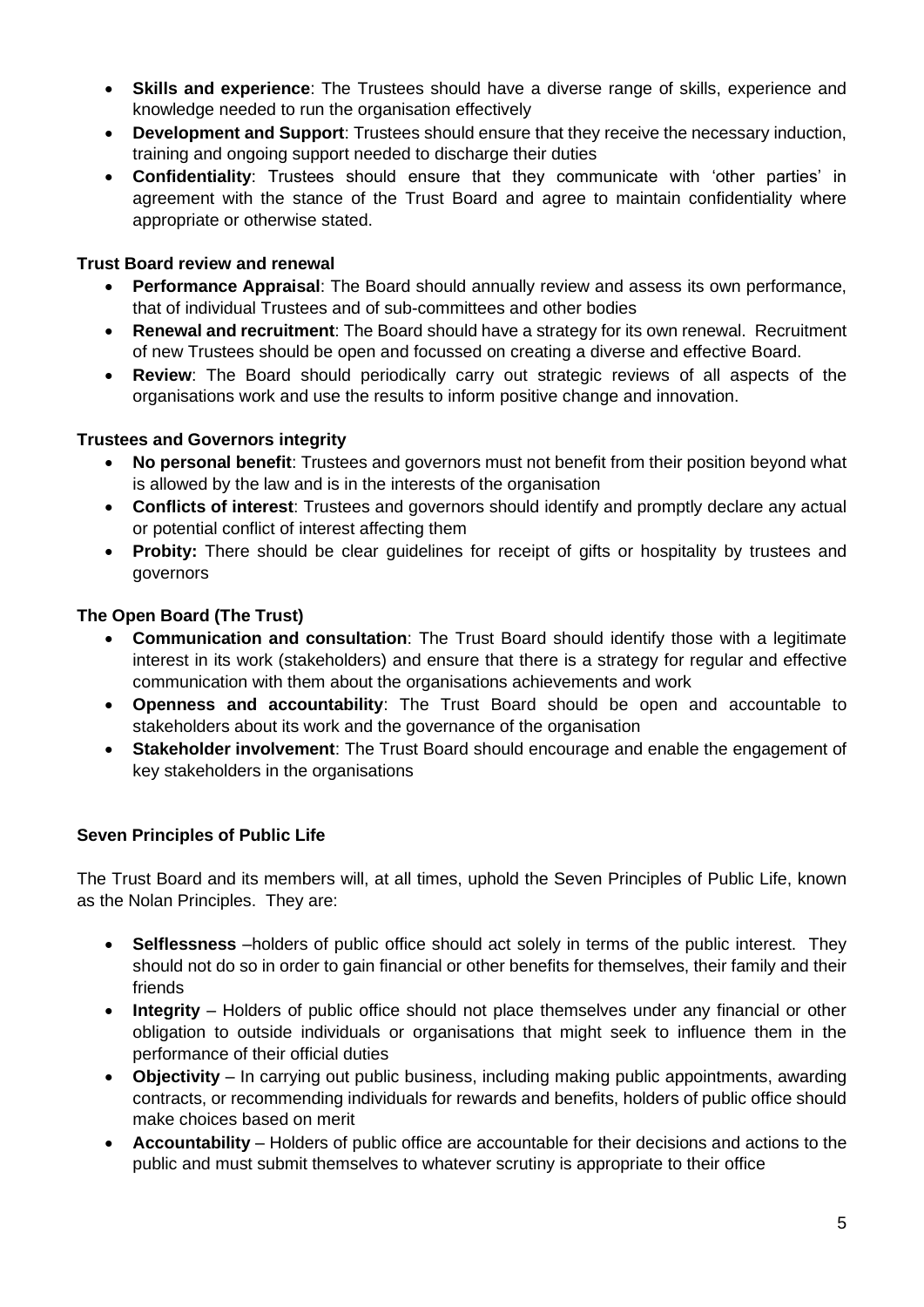- **Openness** Holders of public office should be as open as possible about all the decisions and actions that they take. They should give reasons for their decisions and restrict information only when the wider public interest clearly demands it
- **Honesty** Holders of public office have a duty to declare any private interests relating to their public duties and to take steps to resolve any conflicts arising in a way that protects the public interest
- **Leadership** Holders of public office should promote and support these principles by leadership and example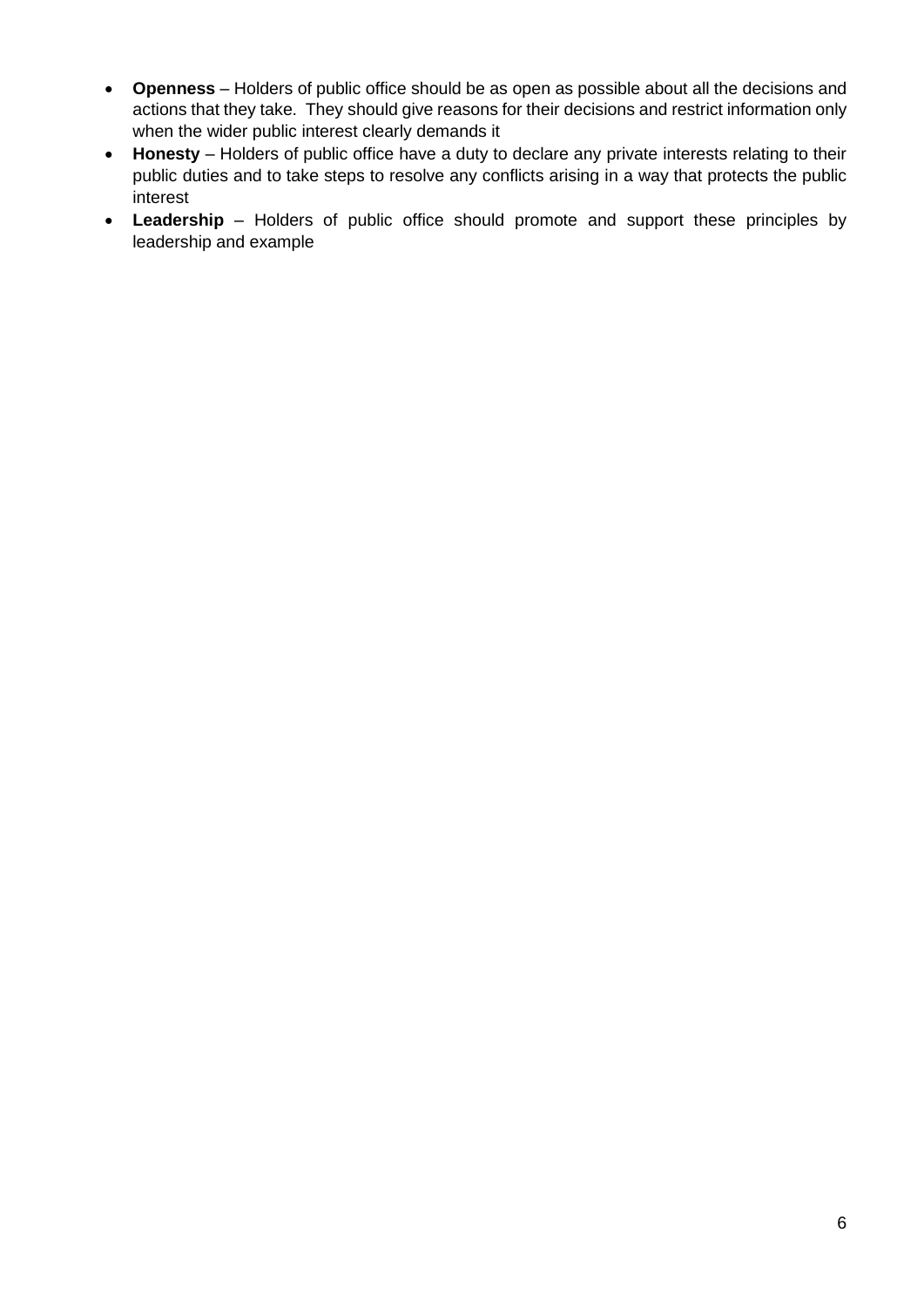# **Full Trust Board Terms of Reference and Delegation Structures**

# **1 Full Trust Board**

| <b>Members:</b>   | <b>Full Board of Trustees</b>                                                                                                                                  |
|-------------------|----------------------------------------------------------------------------------------------------------------------------------------------------------------|
| <b>Attendees:</b> | Full Board of Trustees, the Principal, Academy Business Manager, Chair of the<br>Resources and Finance Committee, Chair of the Standards and Quality Committee |
| Chair:            |                                                                                                                                                                |
| Clerk:            | Janet Shallaker-Gill, Bolton Governor Services                                                                                                                 |
| Quorum:           | At least 3 Trustees                                                                                                                                            |

## **Terms of Reference:**

#### **Membership and attendance:**

- **1)** The Trust Board may require the attendance of relevant individuals as appropriate to assist in the execution of its roles and responsibilities
- **2)** The Trust will appoint a Chair from amongst the Trustees
- **3)** The Trust shall have access to sufficient resources to carry out its duties, including induction and on-going training

#### **Meetings:**

- **1)** The Trust will meet a minimum of three times a year and attend the AGM normally at a date convenient to review the relevant information from the Risk and Audit Committee, Standards Committee and the Resources and Finance Committee
- **2)** Additional meetings may be requested by any of its members or at the request of external or (as appropriate) internal auditors if considered necessary.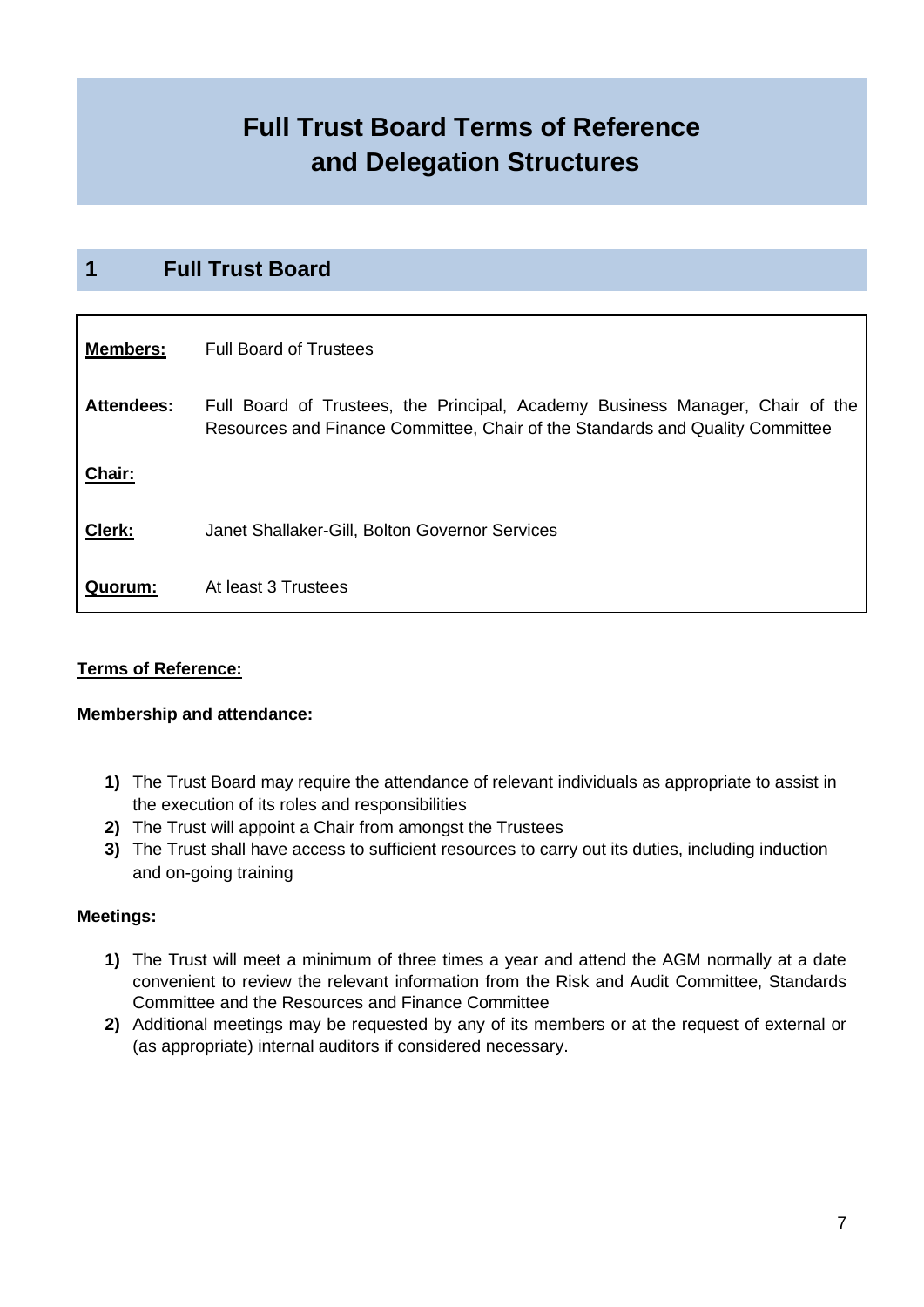### **Responsibilities of the Board of Trustees: Trustees are responsible for addressing such matters as:**

- Policy development and strategic planning, including target setting to keep driving Academy improvement forward
- Ensuring sound management and administration of the Academy and ensuring that managers/leaders are equipped with relevant skills and guidance
- Ensuring compliance with all legal requirements
- Establishing and maintaining a transparent system of prudent and effective internal controls
- Managing the Academies financial, human and other resources (in particular control over the spending identified in the academy budget plan)
- Monitoring performance and the key performance indicators and ensuring that plans for improvement are acted upon
- Help the academy to be responsive to parents and the community and making it more accountable through consultation and reporting
- Setting the academy standards of conduct and values
- Assessing and managing risk (including preparation of a statement on the Academy's risk management for the annual report and accounts). The risk management process should include preparation of a risk register and a contingency and business continuity plan to deal with crises that could the Academy could face.
- Ensuring that procedures are in place to ensure that employees of the Academy are paid for work done in accordance with their contracts of employment with the Academy
- Ensure that the Academy has adequate insurance cover to support its activities as an employer e.g employers' liability insurance, fidelity insurance, Director indemnity, public liability insurance.

The Board of Trustees is the approving body and will meet at least 4 times a year (including the AGM). The Trust sub committees carry out work on behalf on the Board of Trustees

The sub committees of the Trust (Risk and Audit, Standards / Resources and Finance) support the Board of Trustees in a range of delegated and preparatory duties and report at Full Trust meetings the work done and / or make recommendations on matters which the Board of Trustees may not delegate.

The Trust ensure all relevant Academy policies are in place and amended as and when required. The Trust may delegate this to sub-committees and they would be required to report to the Trust as appropriate.

As the Trust is a company, limited by guarantee with charitable status, the Trustees who sit on the board are the legal Directors of the charity. This confers certain obligations upon the Trustees to protect the assets, property and good name of the charity. The legal requirements of Trustees are set out below:

#### **Trustees have full responsibility for the company and must:**

- Act together and in person and not delegate control of the charity to others
- Act strictly in accordance with the Academies governing documents
- Act in the Academies interest only, without regard for their private interests
- Manage the Academies affairs prudently throughout the life of the Academy
- Not derive any personal benefit or gain from the Academy
- Take proper professional advice on matters on which they are not themselves competent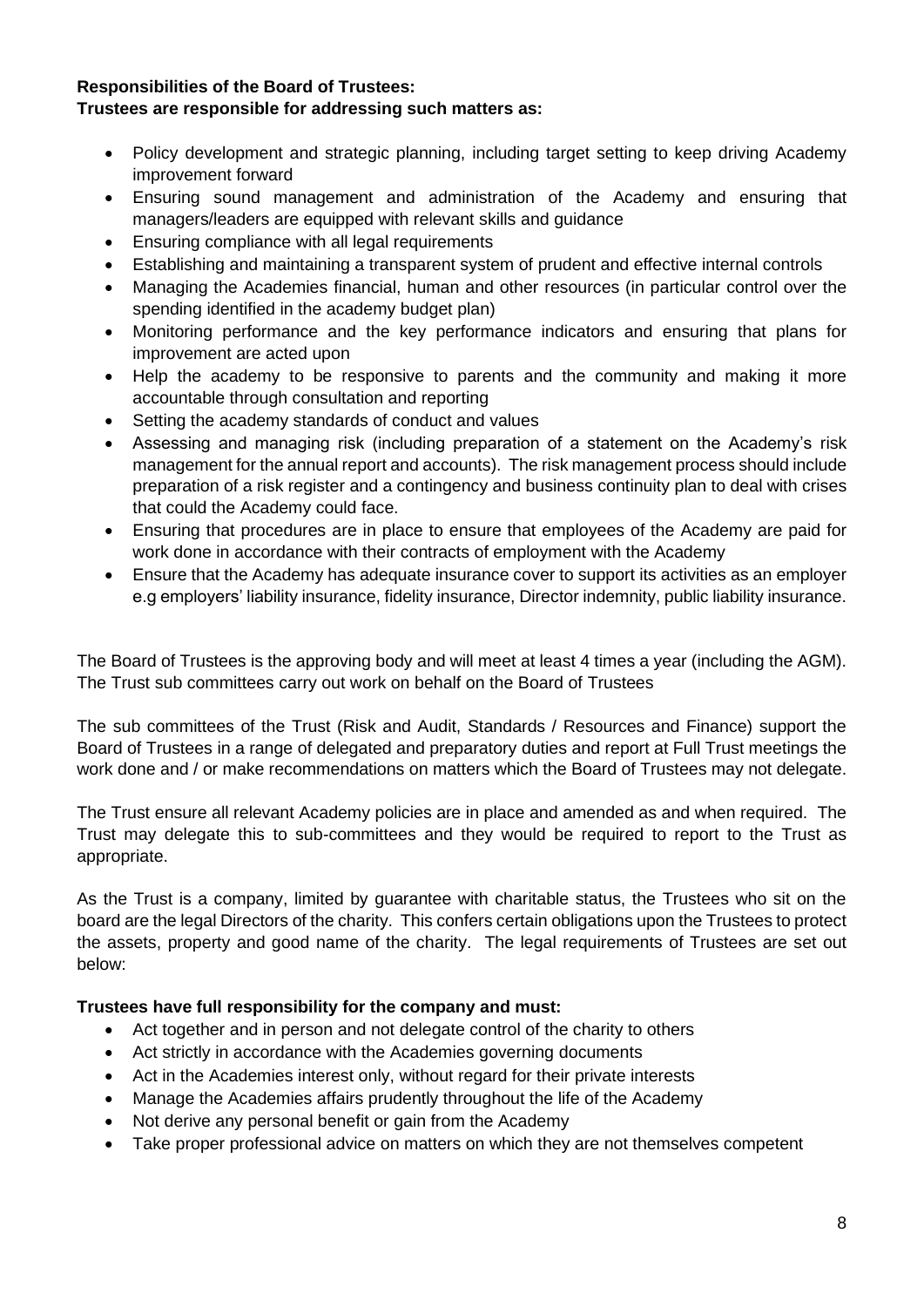### **In managing the company's finances, Trustees must:**

- Ensure that bank accounts, financial systems and financial records are operated by more than one person
- Ensure that all the Trust's property is under the control of the Trust
- Keep full and accurate accounting records
- Prepare accrual accounts giving a true and fair view of the Academy's incoming resources and application of resources during the year and of its state of affairs at the year end.

#### **Performance management of the Principal:**

• The Chair of the Trust will conduct the performance management of the Principal with at least one other Trustee. The Academy external advisor will provide external validation and support to the Trust.

### **Expectations of Trustees**

#### **Trustees attendance at Board Meetings**

It is expected that Trustee's should attend at least 4 Board meetings a year (including the AGM). This will be recorded by the Clerk and reported to the Chairperson of the Board on a yearly basis. If a Trustee without good cause fails to attend 3 Board meetings, the Chairperson will be responsible for discussing the matter with the relevant Trustee to identify a suitable conclusion to the issue.

#### **Leave of Absence**

There may be occasions where Trustees need to consider taking a prolonged leave of absence, due to personal reasons. A Trustee should request this leave of absence from the Chairperson identifying the likely length of time they are to be absent from their role as Trustee. If the Chairperson does not agree to this leave of absence the Trustee can, if they so desire, request this be considered by the whole Board.

#### **Training and Development**

Trustees should feel confident in their role. It will be the role of the Chairperson to support Trustees to develop by providing a variety of training and support opportunities. The Chairperson will co-ordinate an induction programme for new Trustees. It is the role of the Trustee to identify whether there is any additional support or training they desire.

#### **Payments**

It is illegal for Board members to receive any remuneration for their work as Trustees other than payment of all reasonable out of pocket travel, accommodation or other expenses legitimately incurred by them in connection with their attendance at meetings acting in the capacity of a Trustee. No Trustee may hold any interest in property belonging to the Trust, nor may a Trustee receive remuneration in respect of any contract to which the Trust is a party.

Trustees agree to follow EFSA guidelines on 'Related Party' (FRS 8) transactions.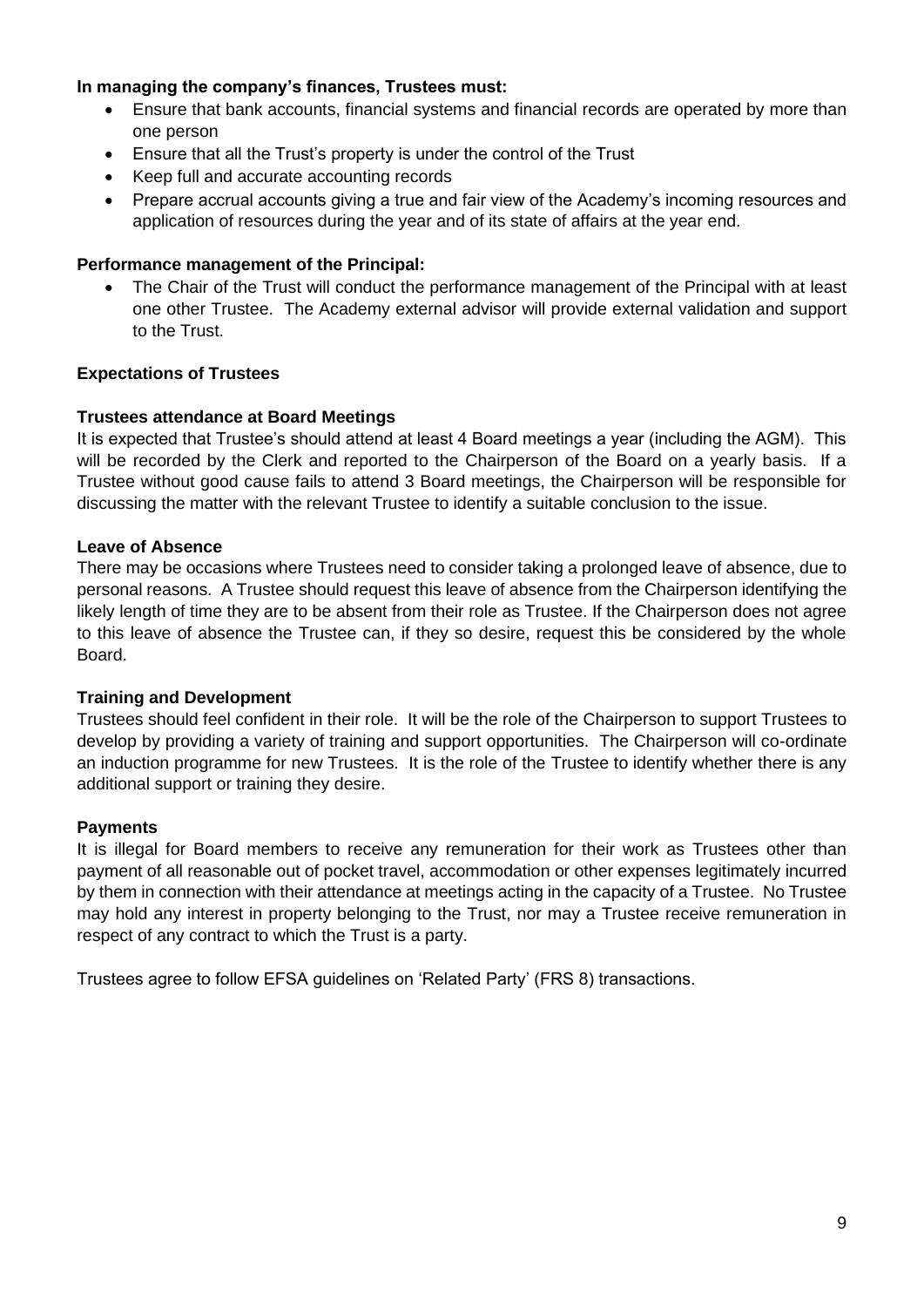# **Risk and Audit Committee Terms of Reference and Delegation Structures**

# **2 Risk and Audit Committee**

| <b>Members:</b> | 3 members of the Board of Trustees                      |
|-----------------|---------------------------------------------------------|
| Attendees:      | Principal, School Business Manager, Responsible Officer |
| Chair:          | To be appointed                                         |
| Clerk:          | Secretary to the Trust                                  |
| Quorum:         | At least 3 Trustees                                     |

#### **Terms of Reference:**

#### **Membership and attendance**

- **4)** The Committee shall be appointed by the Board of Trustees and shall be made up of at least 3 Trustees. A quorum shall be three Trustees
- **5)** At least one member of the Committee shall have recent and relevant financial experience
- **6)** The Committee may require the attendance of relevant individuals as appropriate to assist in the execution of its roles and responsibilities
- **7)** Appointments to the Committee shall be for a period of up to three years, which may be extended for two further three – year periods
- **8)** The Trust will appoint the Committee Chair from amongst the Trustees
- **9)** The Committee shall have access to sufficient resources to carry out its duties, including induction and on-going training

## **Meetings:**

- **3)** The Committee will meet a minimum of twice a year normally at a date convenient to review the internal audit reports for the periods ending December and April
- **4)** Additional meetings of the Committee may be requested by any of its members or at the request of external or (as appropriate) internal auditors if considered necessary.

## **Authority:**

- **1)** The Risk and Audit Committee is an advisory body with no executive powers.
- **2)** However, it is authorised by the Board of Trustees to investigate any activity within its terms of reference, and to seek any information it requires from Trust employees, who are requested to co-operate with the Committee in the conduct of its enquiries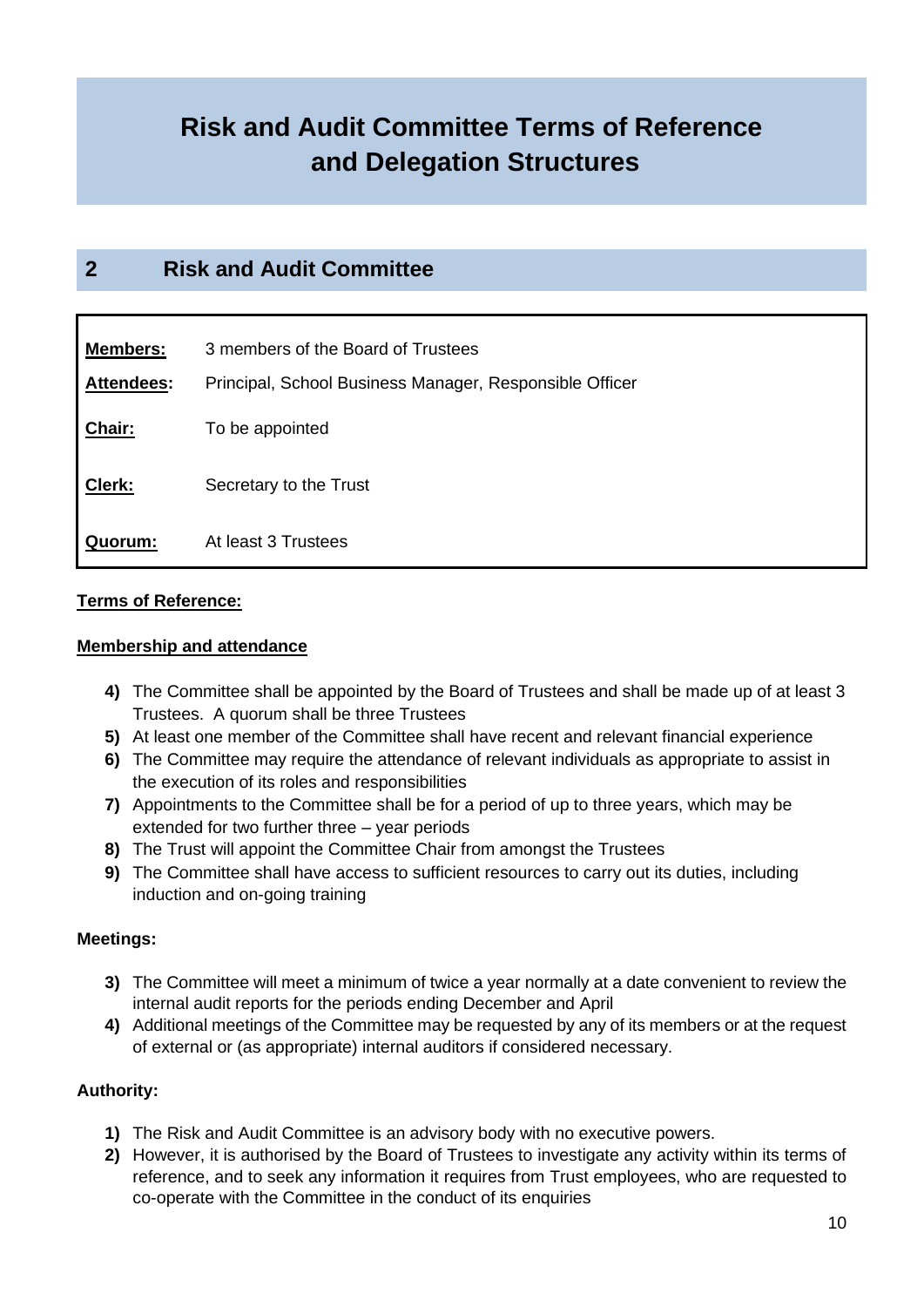- **3)** Requests for work and reports will be channelled through the Accounting Officer
- **4)** The Risk and Audit Committee is authorised to obtain, at the Trust's expense, independent professional advice if considered necessary.
- **5)** In the case of dispute a Board of Trustee decision will override that of the Committee. In such cases the Chair of the Committee has the right to report such a decision to the Trust's external auditors after discussion with the Board of Trustees about this proposed course of action. The Chair of the Committee will be given access to paid legal advice from the Trust's legal advisors.

# **Reporting:**

- **1)** To make whatever recommendations to the Board of Trustees it deems appropriate on any area within its remit
- **2)** To report formally to the Board of Trustees on its proceedings after each meeting on all matters within its duties and responsibilities
- **3)** To review at least once a year to the Board of Trustees its constitution and Terms of Reference and recommend any changes necessary to the Board

## **Risk Management:**

- **1)** To consider and advise the Board of Trustees on the Trust's annual and long-term audit programme
- **2)** To monitor and review procedures for ensuring the effective implementation and operation of financial systems and controls, including the implementation of bank account arrangements and, where appropriate, to make recommendations for improvement.
- **3)** To review the effectiveness of the Trust's internal control and risk management systems which are established to ensure that the aims and key performance indicators (financially, operationally and academy performance) of the organisation are achieved in the most economic, effective and environmentally sustainable way.
- **4)** To review the operation of the Trust's Code of Practice for Trustees, Code of Conduct for staff and for procedures such as detecting fraud or whistleblowing.
- **5)** To review the assessment of the overall population of risk within the risk register, including any changes during the period

# **External Audit:**

- **1)** To review the Trust's internal and external financial statements and reports and any other financial information to be presented to the Board of Trustees or to auditors and to ensure these reflect best practice
- **2)** To receive auditor's reports and to recommend to the Trust Board action as appropriate
- **3)** To recommend to the Trust Board the appointment or re-appointment of the auditors
- **4)** To oversee the Trusts relationship with the external auditor including terms of engagement, agreement of fees, annual assessment of independence and objectivity of the auditor and any ethical guidance relating to non-audit work undertaken
- **5)** To agree with the external auditor the nature and scope of each forthcoming audit and to ensure that Trust staff co-operate fully with the auditor
- **6)** To meet with the external auditor to discuss the auditor's remit and any issues arising from the audit
- **7)** To consider the review of the audited financial statements and Trust Board reports provided by the external auditor and make recommendations in relation to their acceptance to the Trust Board. To consider and address issues raised in any management letter issued by the external auditors following an audit.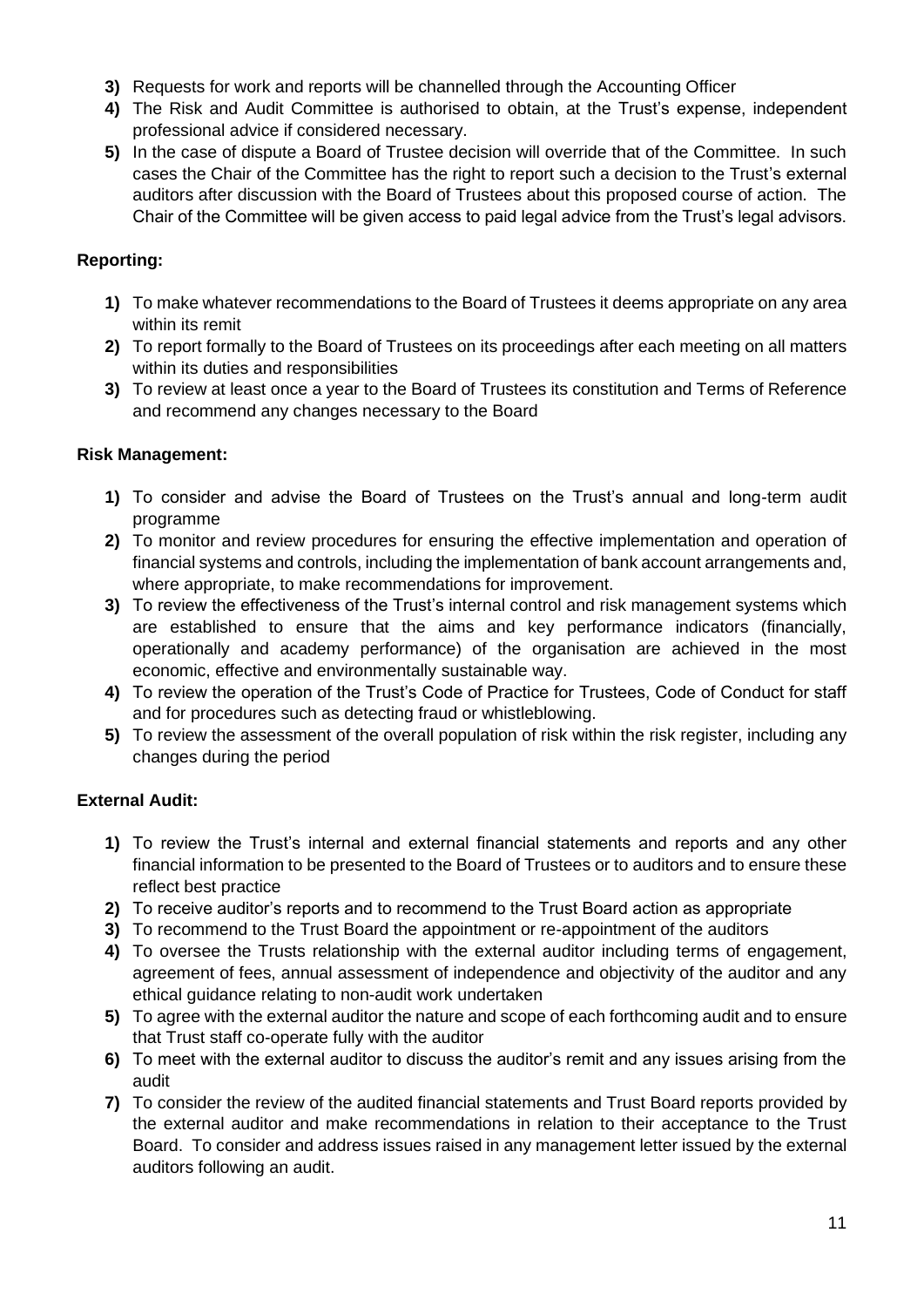### **Internal Audit:**

- **1)** To annually review internal audit requirements
- **2)** To ensure that the internal audit function is adequately resourced including access to external specialists as and when required.
- **3)** To review and monitor management's responsiveness to internal audit findings and recommendations
- **4)** To ensure that the Trust's internal audit service has appropriate access to information, adequate seniority, is free from management and other restrictions and is independent of activities under audit
- **5)** To ensure that the internal auditor and any external specialist auditor have direct access to the Risk and Audit Committee and to the Chair of the Trust and are able to meet with the Risk and Audit Committee without management being present.

# **3 Pay Committee**

| <b>Members:</b> | At least 2 members of the board of Trustees and the academy external advisor |
|-----------------|------------------------------------------------------------------------------|
| Chair:          | Elected at each meeting                                                      |
| Clerk:          | Secretary to the Trust                                                       |
| Quorum:         | At least 2 Trustees                                                          |

## **Terms of Reference:**

- with the Principal review and approve the pay structure and relevant policies
- with the Principal review restructuring plans and recommend to the Trust
- with the Principal review the annual pay progression recommendations and approve on behalf of the Trust

# **4 Resources and Finance Committee**

| <b>Members:</b>   | 4 members of the Trust                                              |
|-------------------|---------------------------------------------------------------------|
| <b>Attendees:</b> | 4 members of the Trust, the Principal, the Academy Business Manager |
| Chair:            |                                                                     |
| Clerk:            | Secretary to the Trust                                              |
| Quorum:           | At least 3 Trustees                                                 |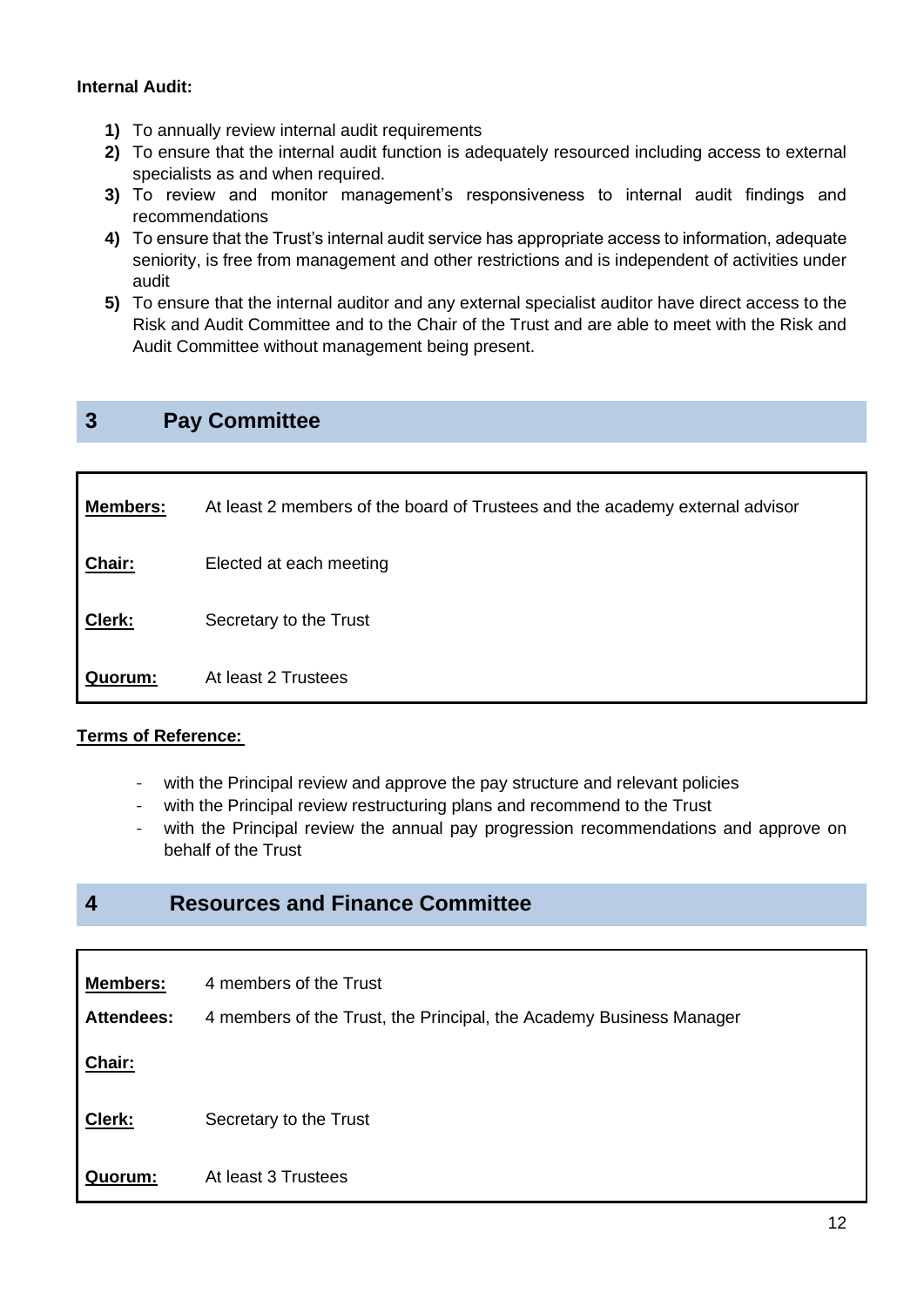# **Terms of Reference:**

- 1) Follow the EFA Financial handbook procedures and overall financial management policy for the Trust in light of Trust policies
- 2) To consider and review as appropriate from time to time policies relating to management of staff, including the Academy pay and performance management policies.
- 3) To prepare and recommend the initial/original academy spending plan and the revised academy spending plan to support the priorities of the Academy Improvement Plan.
- 4) Monitor the impact of the Pupil Premium grant and Year 7 Catch Up funding
- 5) Monitor the academy's compliance with Health and Safety
- 6) Review all matters relating to premises and physical resources and provide a statement of priorities for maintenance and development
- 7) To review and recommend to the Trust the staffing structure in relation to the School Improvement Plan and curriculum requirements, and in the light of resources available.
- 8) To monitor and evaluate the staff development programme in relation to curriculum and professional development needs as identified through appraisal procedures and within the context of the School Improvement Plan
- 9) To ensure, via the Principal, that entries in the Single Central Record are maintained and updated as necessary and that the relevant safeguarding checks are undertaken for employees and volunteers.

#### **5.1 Appointment Delegation Structure**

At least one member of the appointments panel must have completed accredited safer recruitment training.

#### Teaching staff at Vice / Assistant Vice Principal level

Principal with two Trustees or /Members

## Teaching staff to middle leadership and TLR positions

Principal with at least one appropriate senior/ middle leadership staff/ Trustee/Member

#### Teaching staff below middle leadership and TLR positions

Principal or Vice Principal with at least one appropriate senior / middle leadership staff/ Member/Trustee

#### Support Staff

Senior Leadership with at least one appropriate staff member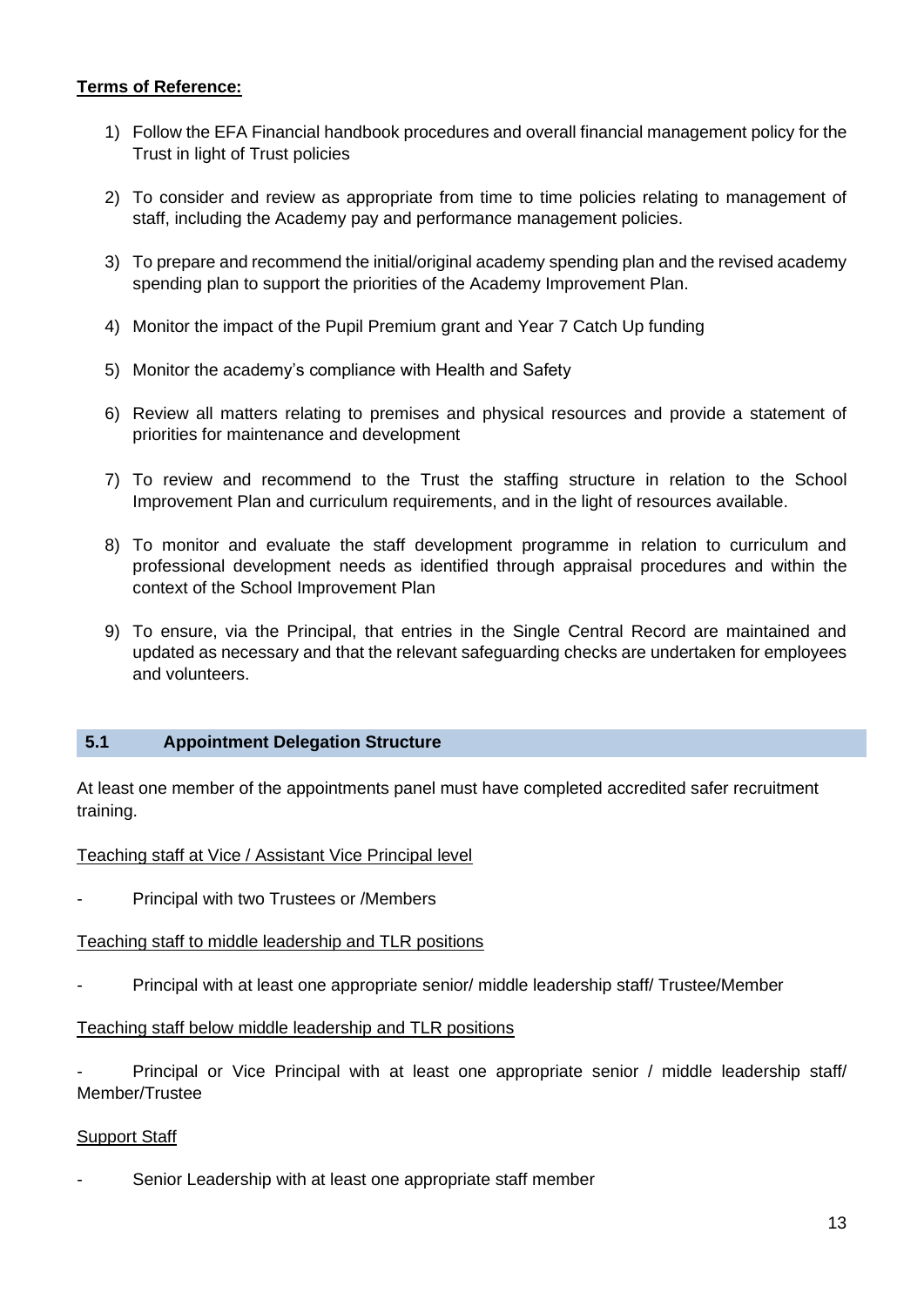#### **5.2 Standing Orders**

The Trust must follow the EFA Financial Handbook procedures and Trust policies.

Any decision made by the Trustees relating to the awarding of a contract (including reasons for limiting tenders) should be minuted in the record of the actual meeting at which the decision was taken. In general terms, governors must adopt as a minimum the following:

- i) For purchases of goods and services including suppliers' catalogues where appropriate, governors should, where practical, obtain three written quotations.
- iii) For purchases of goods and services where the contract value is reasonably estimated to be above **£15,000** at least three written quotations should be obtained
- iii) For purchases where the contract value is reasonably estimated to be above **£50,000**, governors must advertise for application to tender in a local journal with a reasonably wide circulation and/or in a relevant trade or professional journal. Tenders should be received in sealed envelopes with no identifying marks and kept sealed until the closing date for receiving tenders.
- iv) Where the estimated expenditure of the total contract is likely to exceed EU financial thresholds then EU legislation/procedures apply. Governing boards are required to advertise in the OJEU (Official Journal of the European Union.) EU guidance notes can be obtained from the Corporate Procurement section. Contracts may not be split in order to circumvent the rules.
- v) In all cases governors should record in the formal minutes of the meeting which bid, if any, has been recommended to the Trust. The Trust will record which bid has been accepted and the reasons(s) for choosing the bid. Trustees need not accept the lowest tender but should have regard to their responsibility in securing value for money in respect of expenditure of public funds.

#### **5.3 Financial Delegation Structure**

#### The Trust committee

- will implement the overall financial management policy for the Trust in light of the Trust policies
- will recommend the initial/original school spending plan and the revised school spending plan by the end of July and October respectively if impracticable to the Trust.
- will approve purchases **above £30,000**
- will approve virement of funds **above £20,000**
- will receive monthly budget monitoring reports
- receive a termly report on the impact of the Pupil Premium Grant and Year 7 Catch Up Funding
- will be responsible for accepting tenders in line with stated policy
- with the assistance of the Principal will prepare initial spending plan to support the priorities of the School Improvement Plan
- will prepare the revised spending plan, consistent with the priorities of the School Improvement Plan
- will review Service Level Agreements for continuation annually in line with the initial school spending plan.
- will receive regular monitoring reports
- will conduct benchmarking comparisons with other similar schools locally and nationally annually.
- To monitor the impact of the Pupil Premium Grant allocation and correlate how the funding is spent to improve the outcomes for children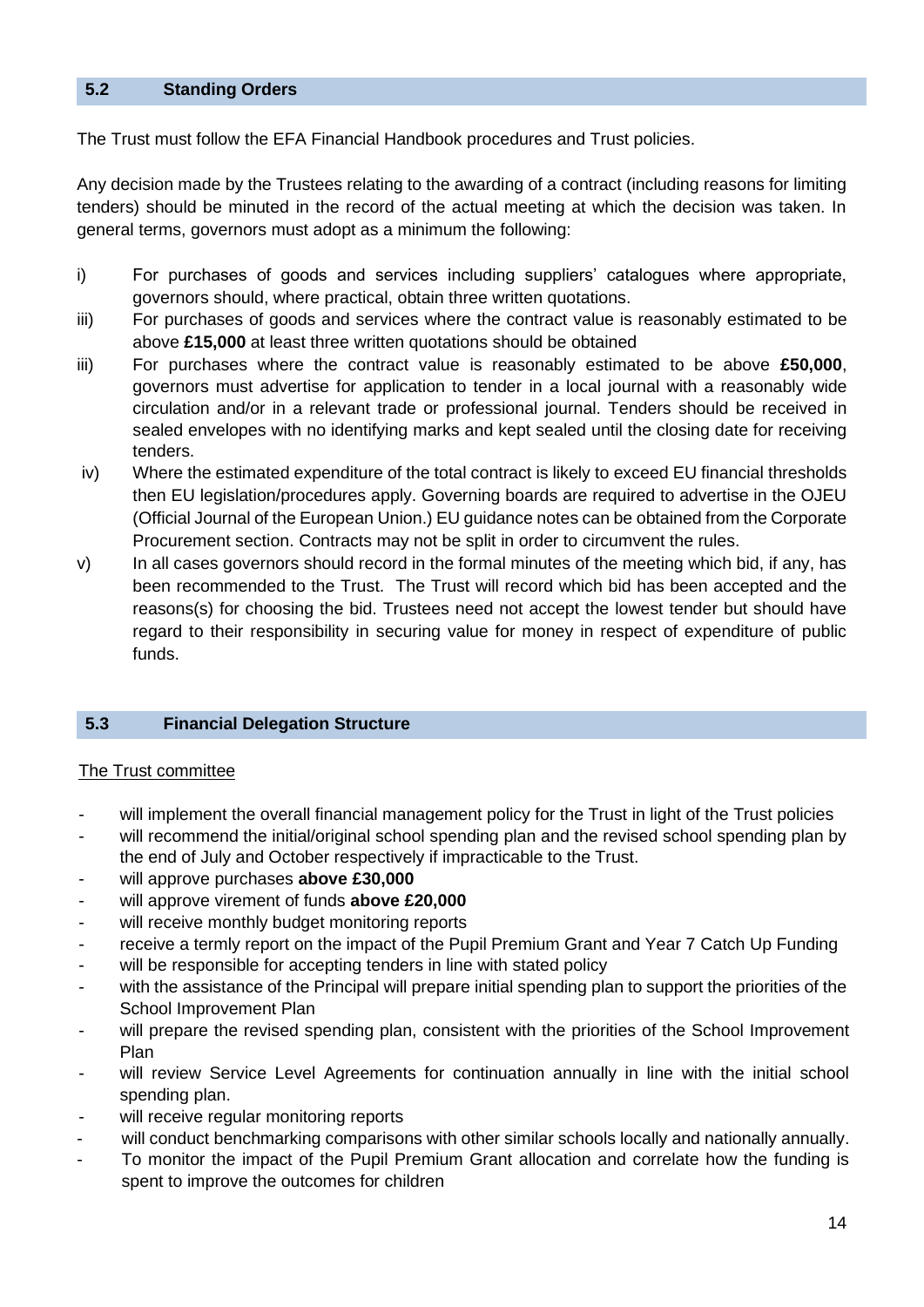# Principal

- will be responsible for preparing a draft spending plan for submission to the Finance Committee
- will be responsible for day to day financial management including purchases **up to £30,000** and all expenditure to be in support of the school spending plan
- will approve virement of funds **up to £20,000**
- will be responsible for maintaining financial management systems
- will be responsible for administering any further delegation

#### Budget holders

authorised to spend monies delegated by the Principal on areas in line with the school spending plan.

#### Academy Business Manager

- will be responsible for maintaining financial records and monitoring systems
- will prepare monthly monitoring reports for the principal

#### **5.4 Premises Management**

- 1. With the Principal review all matters relating to premises and physical resources.
- 2. To ensure inspection of the premises and grounds, and prepare a statement of priorities for maintenance and development.
- 3. To monitor the school's compliance with Health and Safety regulations.
- 4. To receive and consider reports on the testing of the school evacuation / invacuation procedure
- 5. To receive and consider audits of the buildings and fabric and recommend remedial action if required.
- 6. To monitor and review services from external providers and, where necessary, procure new services.
- 7. To prepare, implement and review from time to time a lettings and charges policy.
- 8. The Principal is authorised to incur expenditure on day to day repairs and maintenance, equipment and materials within the approved spending plan.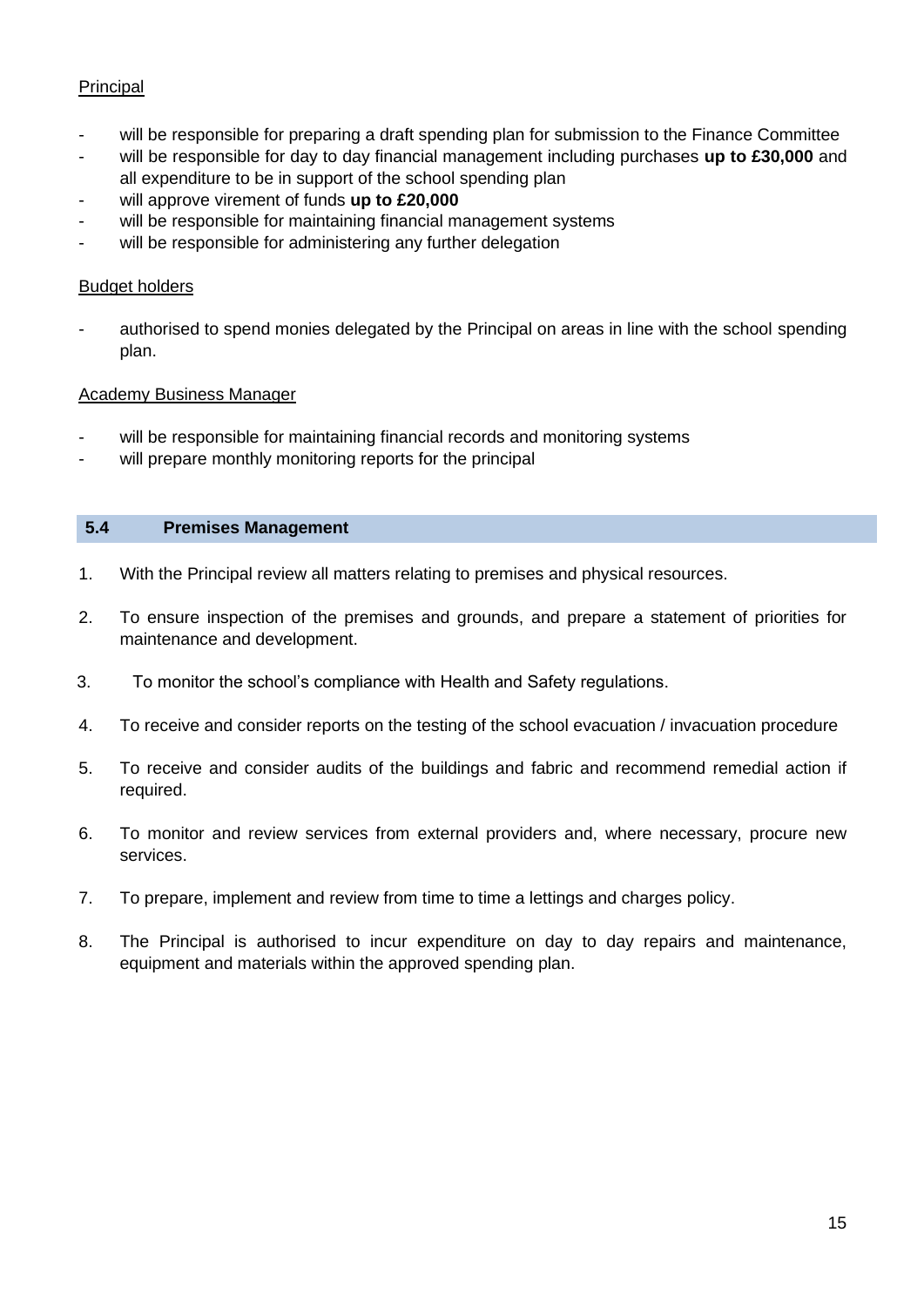# **5 Standards and Quality Committee**

| <b>Members:</b>   | 4 members of the Trust,                                                                              |
|-------------------|------------------------------------------------------------------------------------------------------|
| <b>Attendees:</b> | 4 members of the Trust, the Principal, members of the Senior Leadership team as and<br>when required |
| Chair:            |                                                                                                      |
| Clerk:            | Secretary to the Trust                                                                               |
| Quorum:           | At least 3 Trustees                                                                                  |

#### **Terms of Reference:**

- 1. To fulfil its statutory responsibilities for:
	- the overall school curriculum and learning programmes including the National Curriculum
	- religious education and collective worship
	- sex and relationship education,
	- equal opportunities and equality,
	- careers advice and guidance,
	- the identification, assessment and provision for pupils with special educational needs
	- Promotion of British Values (the promotion of tolerance of and respect for people of all faiths (or no faith), cultures and lifestyles to prepare children and young people positively for life in modern Britain)
- 2. To monitor and evaluate the implementation of individual subject curriculum policies and to review them from time to time. (There is no requirement for school policies for individual curriculum subjects to be approved by the Governing Board; however, the Governing Board should ensure, through the Principal, that policies are drawn up and put into practice in line with the aims, values, ethos and academy improvement plan agreed by the Board of Trustees and in accordance with statutory requirements.)
- 3. To monitor that learning programmes or a curriculum is provided that has suitable breadth, depth and relevance to meet any statutory requirements as well as the needs and interests of children, learners and employers, nationally and in the local community.
- 4. To monitor and evaluate the effectiveness of teaching and learning in delivery of the curriculum including the effectiveness and rigour of the Academy's assessment procedures, and use these findings to develop capacity for sustainable improvement and to narrow gaps in achievement between groups of children and learners.
- 5. To consider the impact of teaching and learning and progress in different subjects and year groups.
- 6. To regularly review the strategic direction of the academy to ensure that the vision, values and ethos are current and appropriate and aligned to the Trust's vision and values.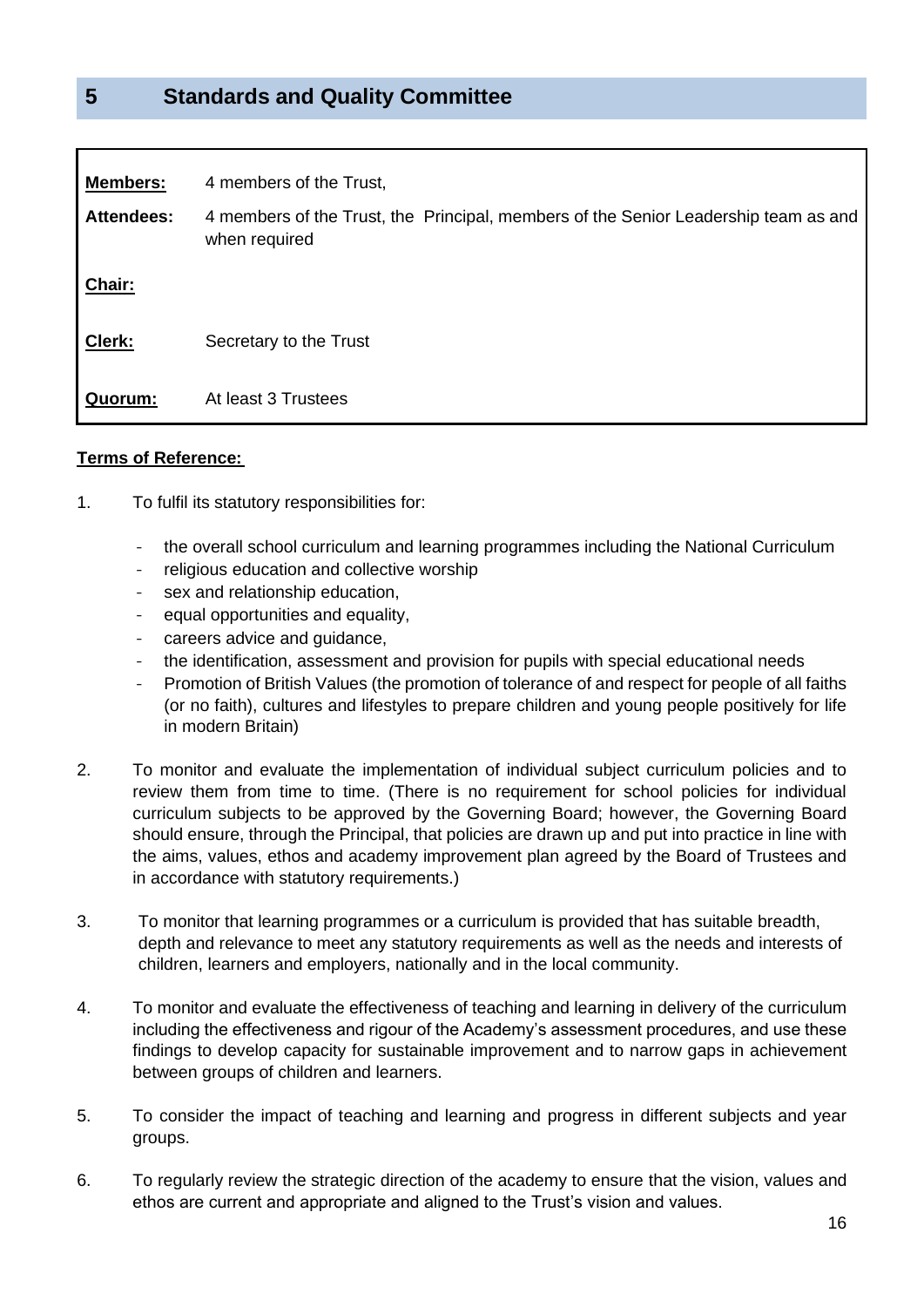- 7. To monitor and evaluate the effectiveness of Special Educational Needs and Disability provision.
- 8. To consider how the Disadvantaged Children Grant (Pupil Premium) funding and other resources are used to improve the outcomes for children and overcome barriers to learning.
- 9. To consider school performance in relation to comparable schools both locally and nationally in terms of benchmarking
- 10. To consider school performance data and monitor school targets for pupil attainment.
- 11. To monitor and evaluate implementation of school self-evaluation and the School Improvement Plan.
- 12. To monitor that appropriate careers advice and guidance is provided to children and learning to ensure that they are well prepared for the next stage in their education, training or employment.
- 13. To ensure that the school publishes and updates information on the school website as per 'The School Information Regulations 2012' (admissions arrangements, how to access the latest Ofsted inspection reports, where to access DFE school performance tables, most recent Key Stage 2 / 4 results, curriculum content, behaviour policy, pupil premium allocation, Governing Board duties in relation to SEN, the schools charging and remission policy, a statement of the school's ethos and values, information relating to the allocation of Year 7 English and mathematics catch-up grant if appropriate)
- 14. To monitor and evaluate, and review where appropriate, policies relating to pupil health, safety and welfare (including safeguarding and child protection), behaviour and discipline.
- 15. To monitor and evaluate, and review where appropriate, policies that actively promote equality and diversity, tackle bullying and discrimination.
- 16. To monitor and evaluate, and review where appropriate, policies relating to social inclusion (including Children Looked After) and special needs inclusion.
- 17. To ensure that safeguarding arrangements to protect children, young people and learners meet all statutory and other government requirements, promote their welfare and prevent sexual exploitation, radicalisation and extremism
- 18. To ensure there are rewards systems in place which impact positively on achievement, attendance and behaviour.
- 19 To monitor pupil attendance and absence rates and pupil exclusion rates and to consider strategies to improve them. (including children missing education)
- 20. To be responsible for addressing issues of relationships with the community and issues of promoting the school.
- 21. To actively seek the views of learners and parents/carers and of the school's stakeholders and partners in order to inform the Trust in their recommendations for any proposals
- 22. To have oversight of the development of and to monitor extended school provision.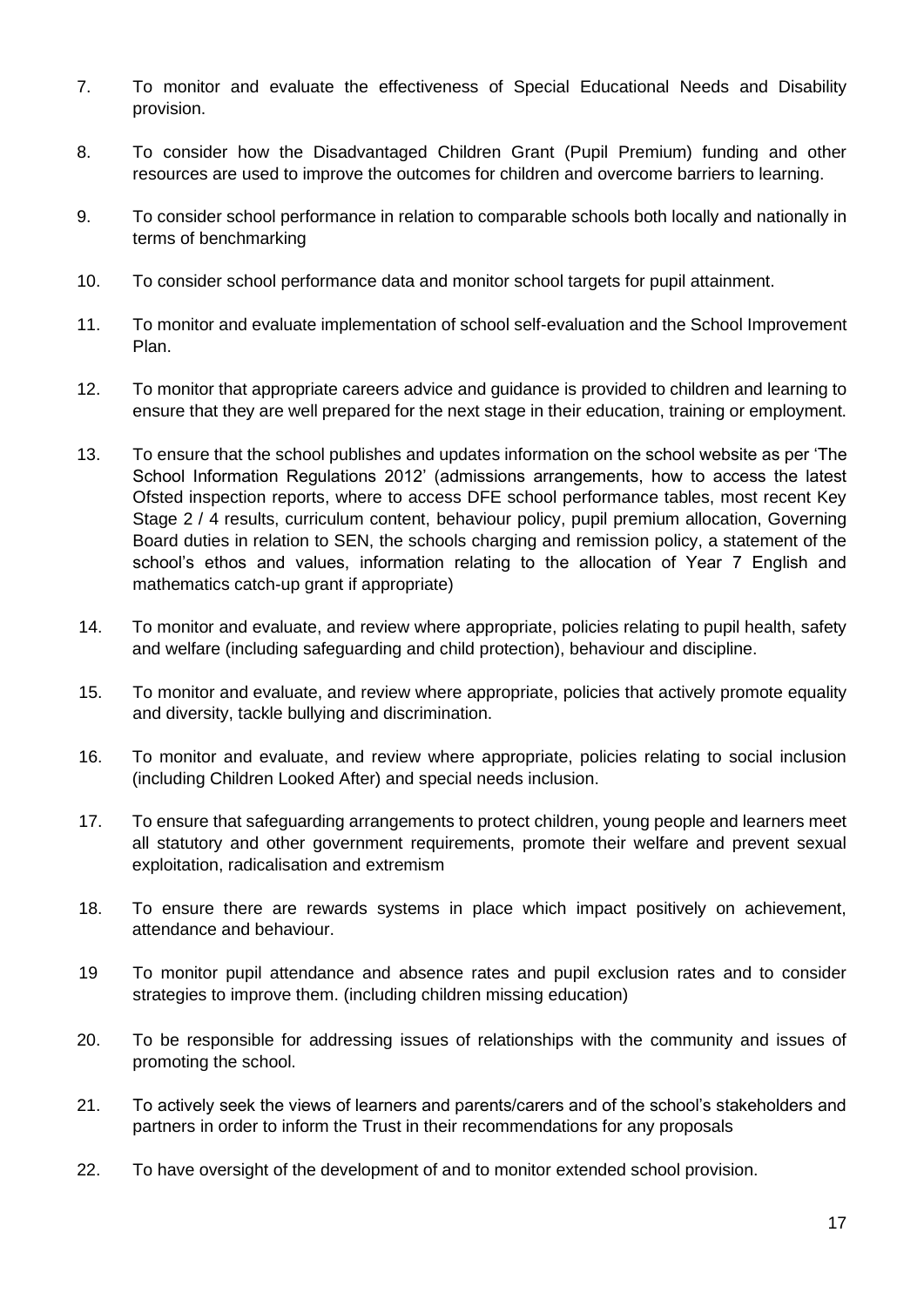# **Statutory Committees**

The following committees do not have a direct bearing on school self-evaluation or the Ofsted inspection framework.

#### **7 Staff Appeals (Including Grievance And Dismissal Appeals) Committee**

| <b>Members:</b> | At least 3 impartial Members/Trustees(excluding the Principal and staff)                                                      |
|-----------------|-------------------------------------------------------------------------------------------------------------------------------|
|                 | (Must be at least equal in number and different than the Trustees/members/governors<br>who heard the case at the first stage) |
| Quorum:         | At least 3 Members/Trustees                                                                                                   |

# **Terms of reference:**

1) The Committee has delegated authority to act to hear any appeal lodged under the Trust staffing procedures.

# **8 Complaints Committee**

**Members:** At least 3 impartial Trustees (excluding the Principal and staff) to be drawn from a panel of available members of the Trust. **Quorum:** At least 3 Members/Trustees

## **Terms of Reference:**

1) To hear and make a decision on any complaint at stage 3 of the formal complaints procedure.

# **9 Pupil Discipline Committee**

**Members:** At least 3 impartial Members/Trustees(excluding the Principal and staff) to be drawn from a panel of available members of the Trust. **Quorum:** At least 3 Members/Trustees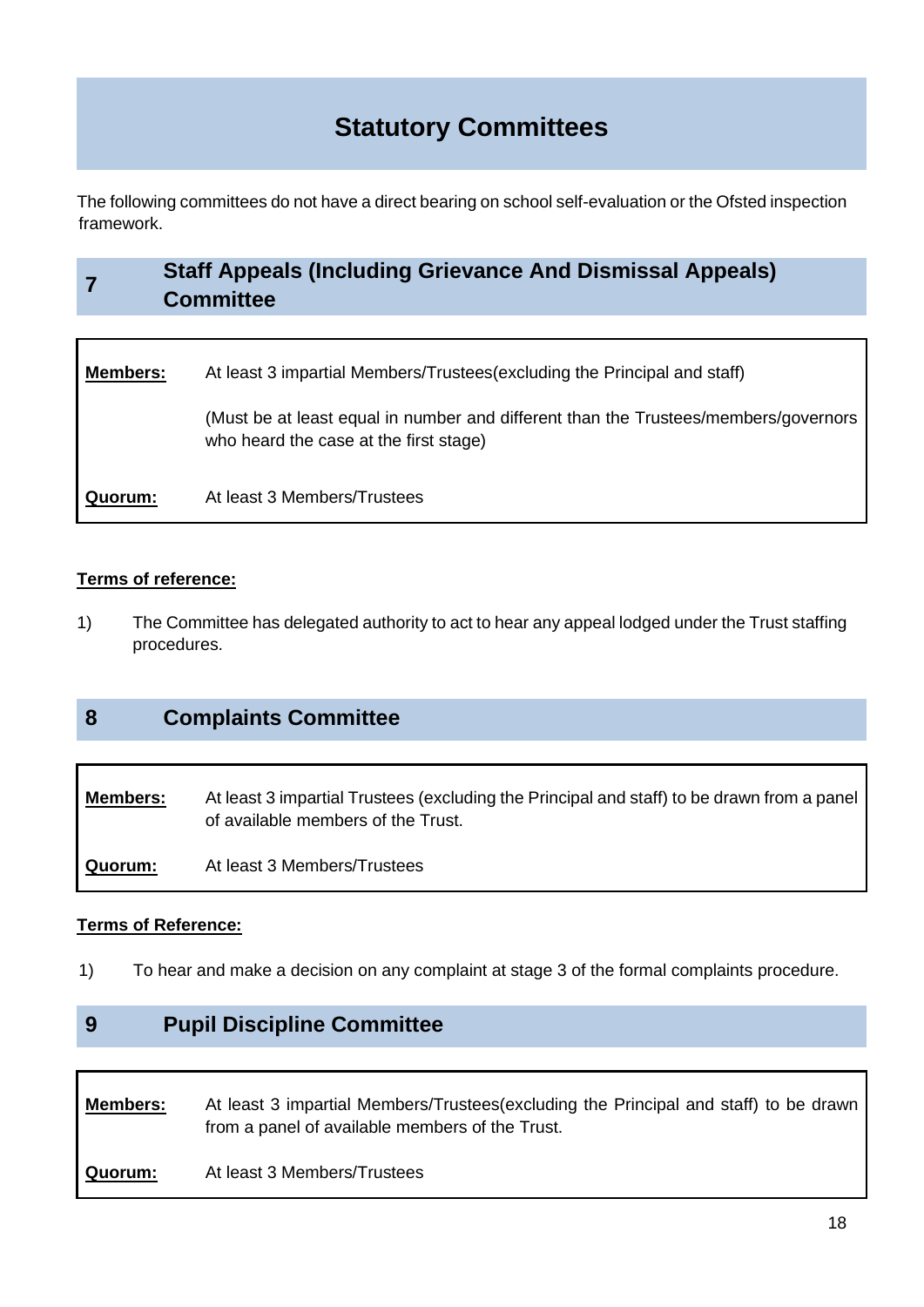To operate within the statutory procedures relating to pupil exclusions, in particular:

- 1) To consider representations about any fixed term exclusion
- 2) To consider fixed term exclusions of more than 15 days in one term (including exclusions which in aggregate come to more than 15 days) and permanent exclusions.
- 3) To consider recommendations and/or directions from the independent review panel as appropriate.

# **Nominated Governor Roles/Responsibilities**

TO BE COMPLETED FOLLOWING APPROVAL